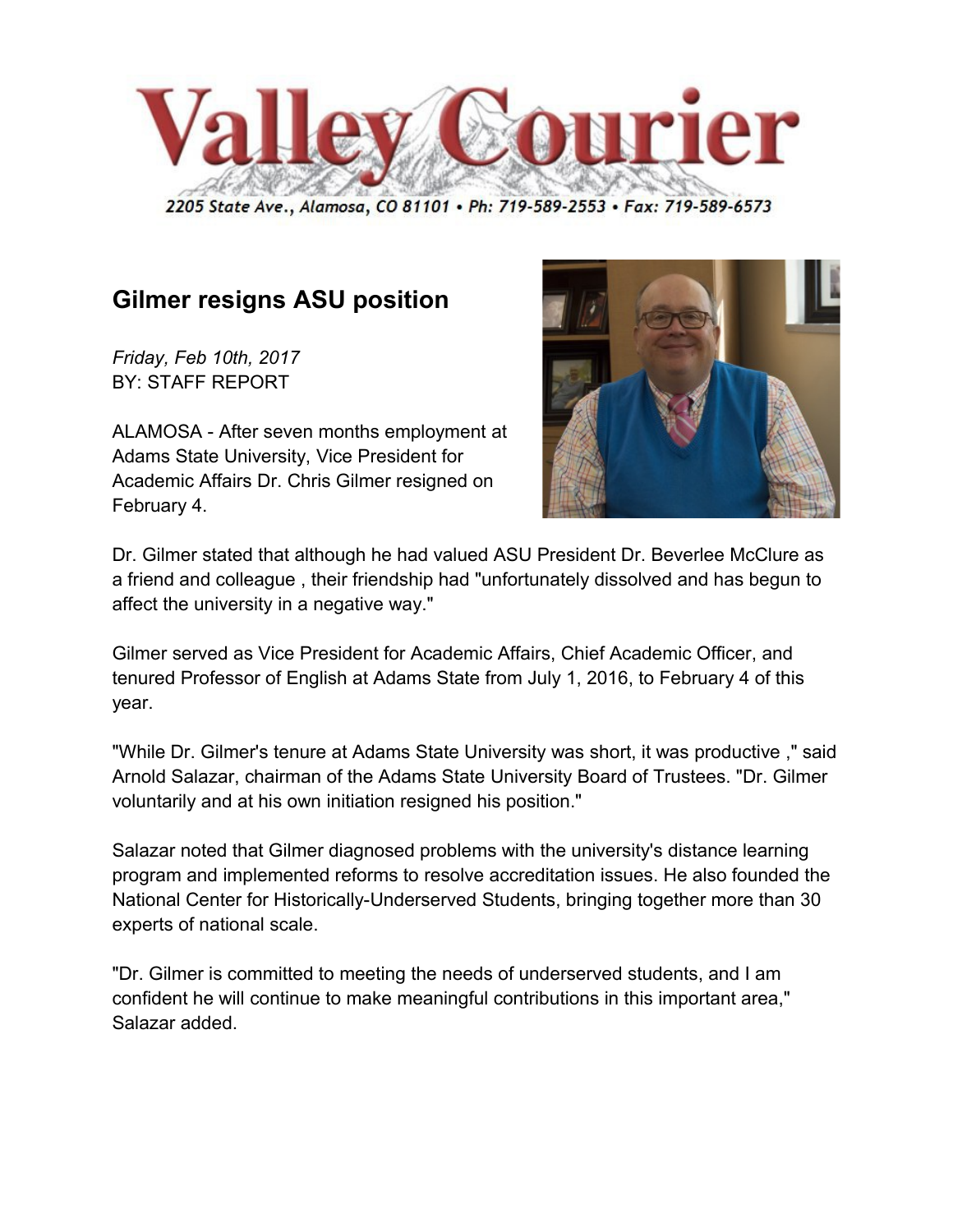Gilmer also stressed his commitment to the university and the city he made his home last summer.

In his February 4th statement to Adams State, he said he cares "deeply about the future of our local community, Adams State University, and the San Luis Valley."

He added, "I deeply regret any challenges recent events have created, but I am also very hopeful and fully committed that together we can move forward toward more noble goals."

Gilmer pointed to several accomplishments the university has made in recent months such as policies and actions to address the Higher Learning Commission's concerns, primarily regarding the university's handling of online courses. He also pointed to the founding of the National Center for Historically-Underserved Students, which brought together a think tank to focus on barriers to recruiting, retaining and graduating students who have historically been underserved, namely "ethnic minorities, socioeconomicallychallenged and first-generation students, military veterans, lesbian, gay, bisexual and transgendered students and the academically underprepared, among others."

Gilmer referred to web site criticisms of McClure that he said omitted facts and placed her in a false light, accusing her of "( 1) discrimination against protected groups and atrisk populations, (2) creating hostile work environments , (3) retaliating against those she did not like, and (4) harboring homophobic tendencies."

Gilmer added, "Concerns President McClure and I might have had about each other resulted from misunderstanding and miscommunication . Based on fuller understanding and better communication between us, I do not make these accusations against her."

He said the focus for ASU should be on its accomplishments and goals as it moves forward.

"If we are going to overcome our challenges, what we need is positive, sincere, and truly open communication ."

He concluded, "Let us appeal to the better selves which live within all of us. This is an interactive style which President McClure and I pledge to model together since we both care more about the institution than any personal gain. I ask you all to roll up your sleeves and join us in fixing our problems, celebrating our victories, and elevating this institution by elevating our discourse and supporting our president and Board of Trustees. Let us all remember that we are here fundamentally to serve our students, and nothing should ever get in the way of that mission."